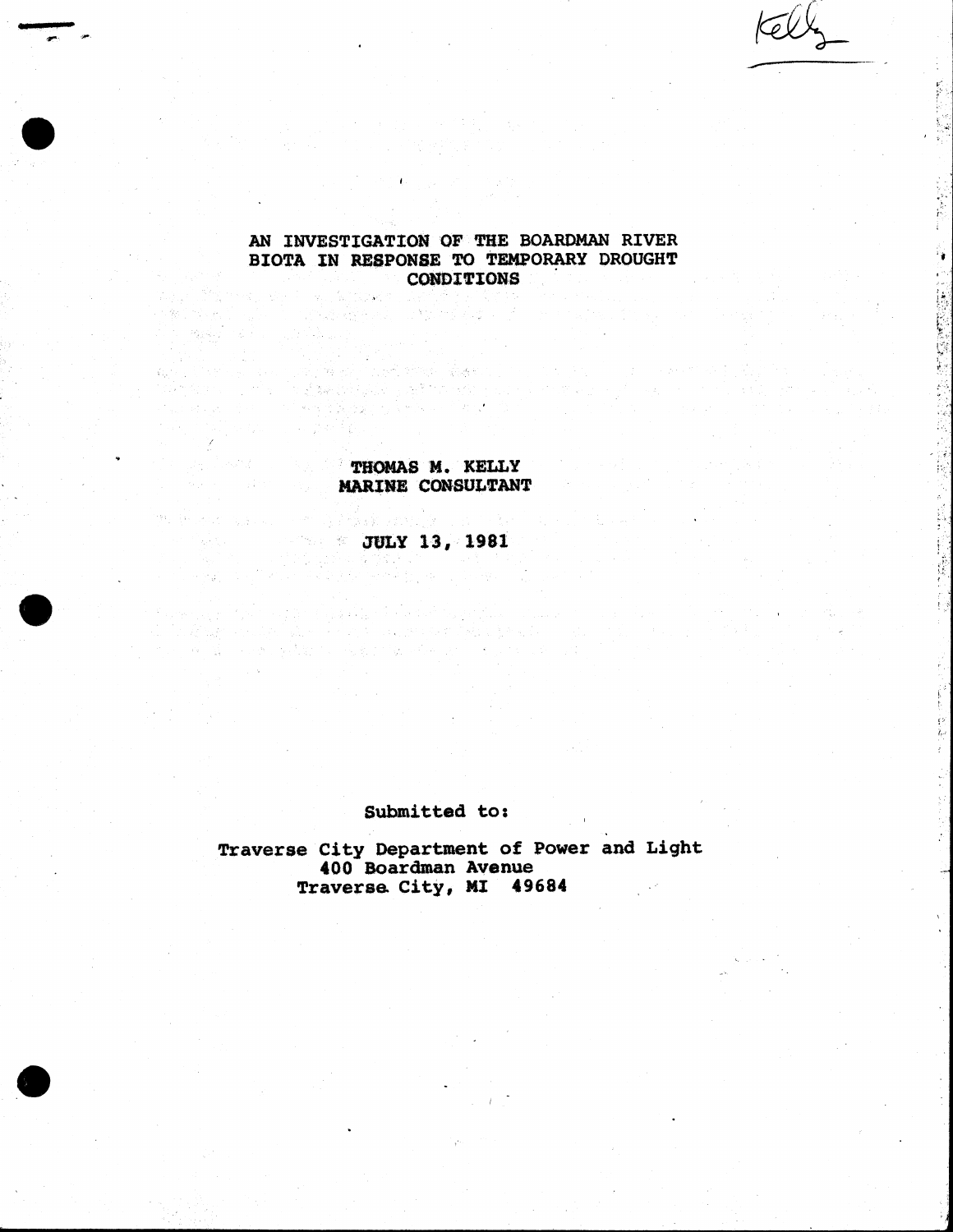### **AN INVESTIGATION OF THE BOARDMAN RIVER BIOTA IN RESPONSE TO TEMPORARY DROUGHT CONDITIONS**

#### **Thomas M. Kelly**

#### **SUMMARY**

- **On June 24 and July 1, 1981, I inspected and sampled the Board-**1. **man River below Brown Bridge Dam to evaluate the biological impact of an accidental closing of the spillway gates at the dam on May 22, 1981.**
- **Analysis of stream bottom samples showed no radical differences**  $2.$ **between the affected and control areas. Most types of organisms were able to either withstand the temporary drought or recoIonize the affected areas.**
- **It is not possible to determine the extent of immediate mortali-**3. **ty to fish and fish food organisms caused by the dam shutoff.**
- 4. **The scientific literature on fluctuating stream environments** uniformly shows a loss of biological production with such con**ditions. Future operation of the dams should be done in such a way as to maintain stable river flow.**
- **Discharge recording instruments should be installed at all dams.** 5. **A telephone monitor should be installed at the Mayfield U.S.G.S. gage to permit instantaneous remote readings of river discharge.**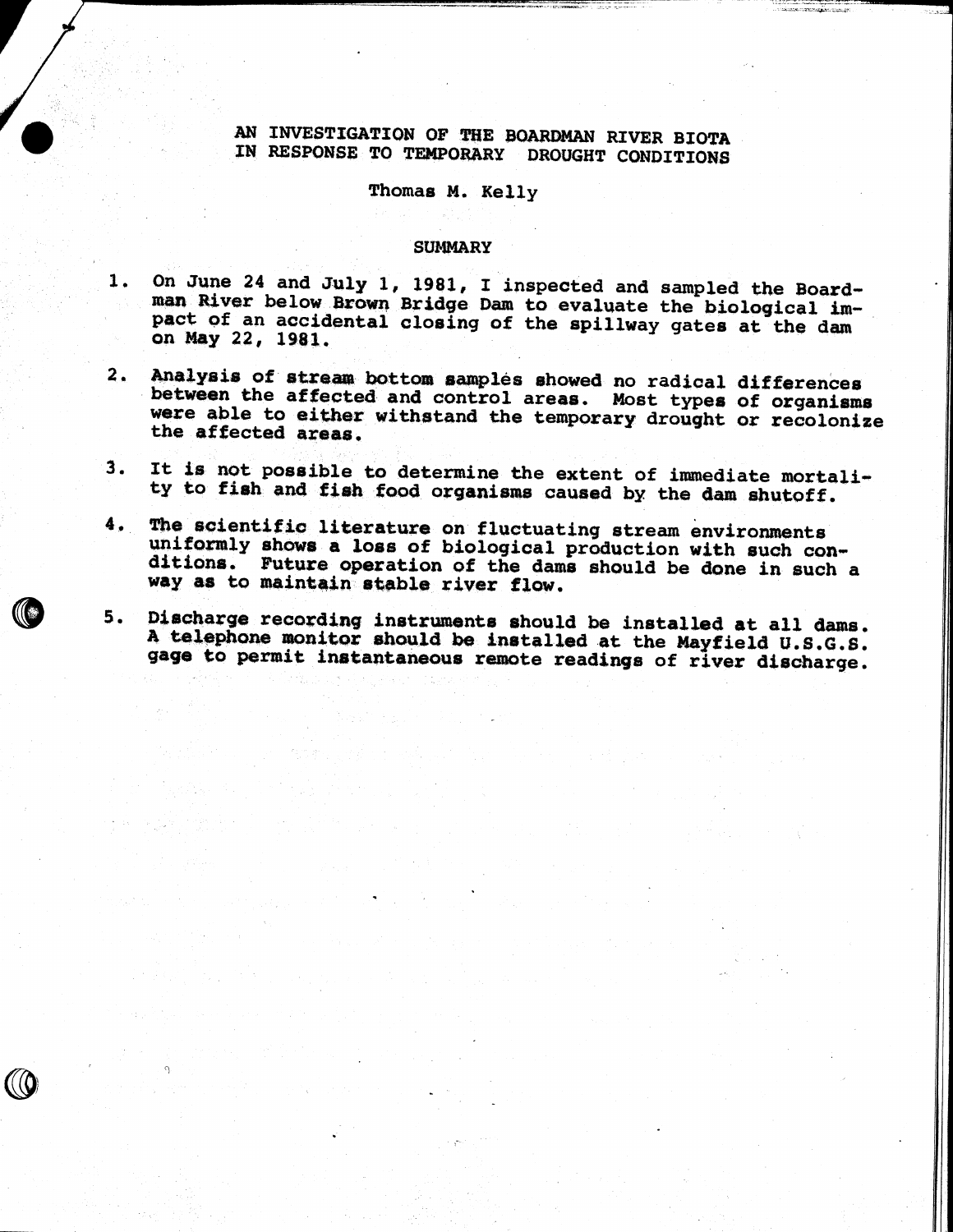### **AN INVESTIGATION OF THE BOARDMAN RIVER BENTHOS IN RESPONSE TO TEMPORARY DROUGHT CONDITIONS**

#### **INTRODUCTION**

**On May 22, 1981, the Brown Bridge Dam spillway gates were accidently closed and remained closed for approximately 1.5 hours. This closure stopped the discharge at Brown Bridge and** lowered the downstream river level, exposing portions of the **stream bottom to the air. This investigation was done to determine the effects of this temporary "drought" condition on the river's benthic invertebrate fauna, with special consideration of fish food items.**

#### **METHODS AND MATERIALS**

**Effects of the temporary drought condition were evaluated in three ways; 1) qualitative observation, 2) quantitative sampling, and 3) review of scientific literature.**

**Qualitative observations of the benthic invertebrate fauna were made in the Boardman River at the Garfield Road Bridge {T 26N, R 10W, Sec. 16), and at the Scharman Road Bridge (T 26N, R 10W, Sec. 22) on June 24, 1981. An attempt was made to compare the abundance of organisms in deep water with those found in shallow water areas that would have been exposed on May 22.**

**Further qualitative observations were made on July 1 of organisms associated with rooted plants, boulders, and submerged logs at "control" and "exposed" stations. A second "control" station immediately below the. Mayfield gage was also examined.**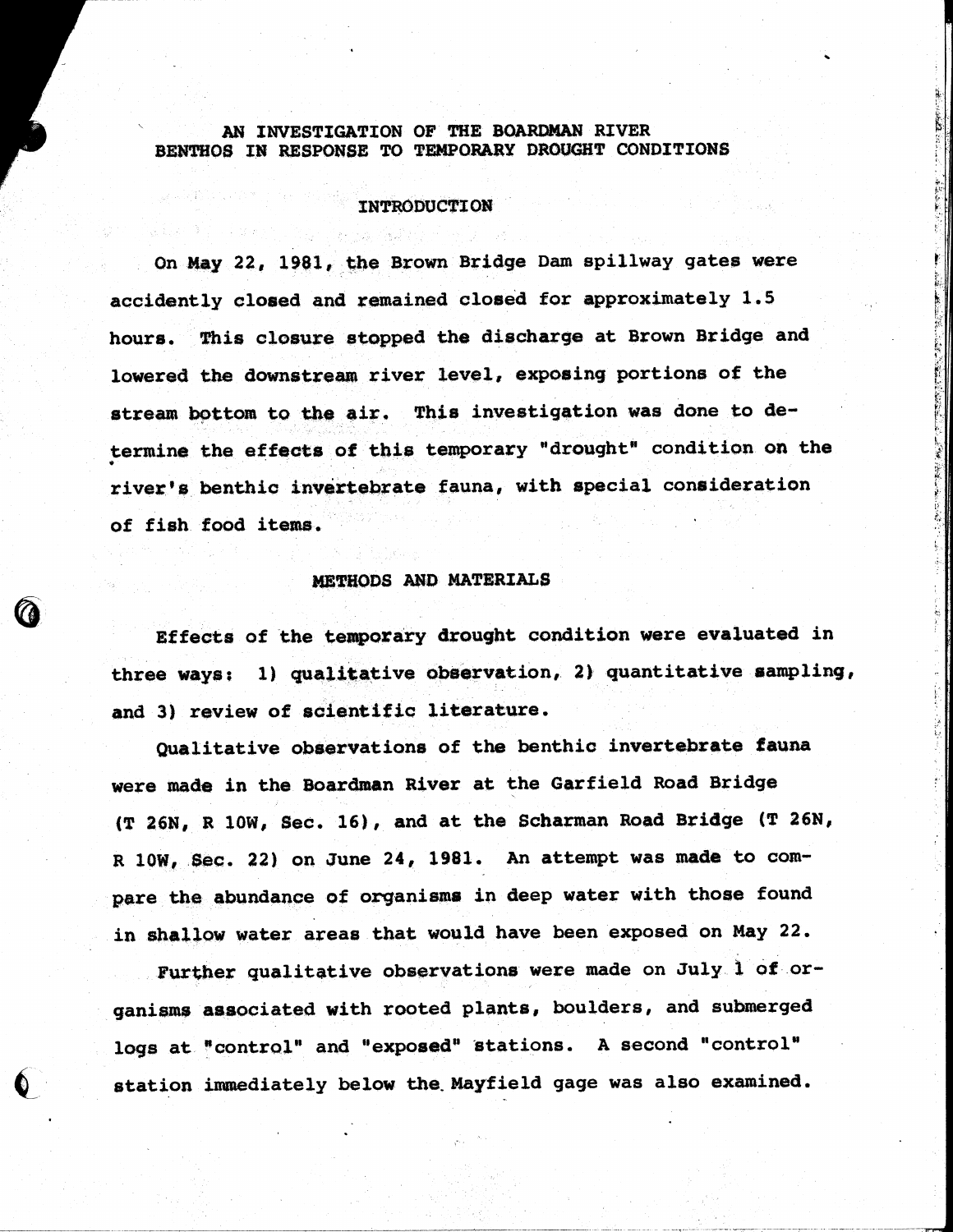**Quantitative sampling of bentic invertebrates took place on July I, 1981, 39 days after the drought incident. Details of the two stations are given in Table 1.**

#### **TABLE 1. Physical Characteristics of Sampling Sites**

|                              | Control                                                                                       | <b>Exposed</b>                                                                                        |  |  |
|------------------------------|-----------------------------------------------------------------------------------------------|-------------------------------------------------------------------------------------------------------|--|--|
| Location:                    | 0.25 mile below<br>Scharman Road                                                              | 0.15 miles below<br>Mayfield gage                                                                     |  |  |
| Depth (on July 1): 15 inches |                                                                                               | 5 inches                                                                                              |  |  |
| Water Temperature: 68°F      |                                                                                               | 67°F                                                                                                  |  |  |
| Current (apx):               | 1 ft./sec.                                                                                    | $1$ ft./sec.                                                                                          |  |  |
| Bottom:                      | Riffle, unsorted<br>gravel, some Chara<br>and grass. Small<br>clam shells, logs<br>and twigs. | Riffle, unsorted<br>gravel smaller<br>average size that<br>control, few logs,<br>some Potamogeton sp. |  |  |

**Station locations were selected with reference to the Mayfield discharge gage height on May 22. Summary information on river stages was obtained from the U.S. Geological Survey. The complete Mayfield hydrograph for May was not available at the time this report was written. Average river stages and discharges for May 21 - 23 are presented in Table 2.**

 $\mathbf{2}$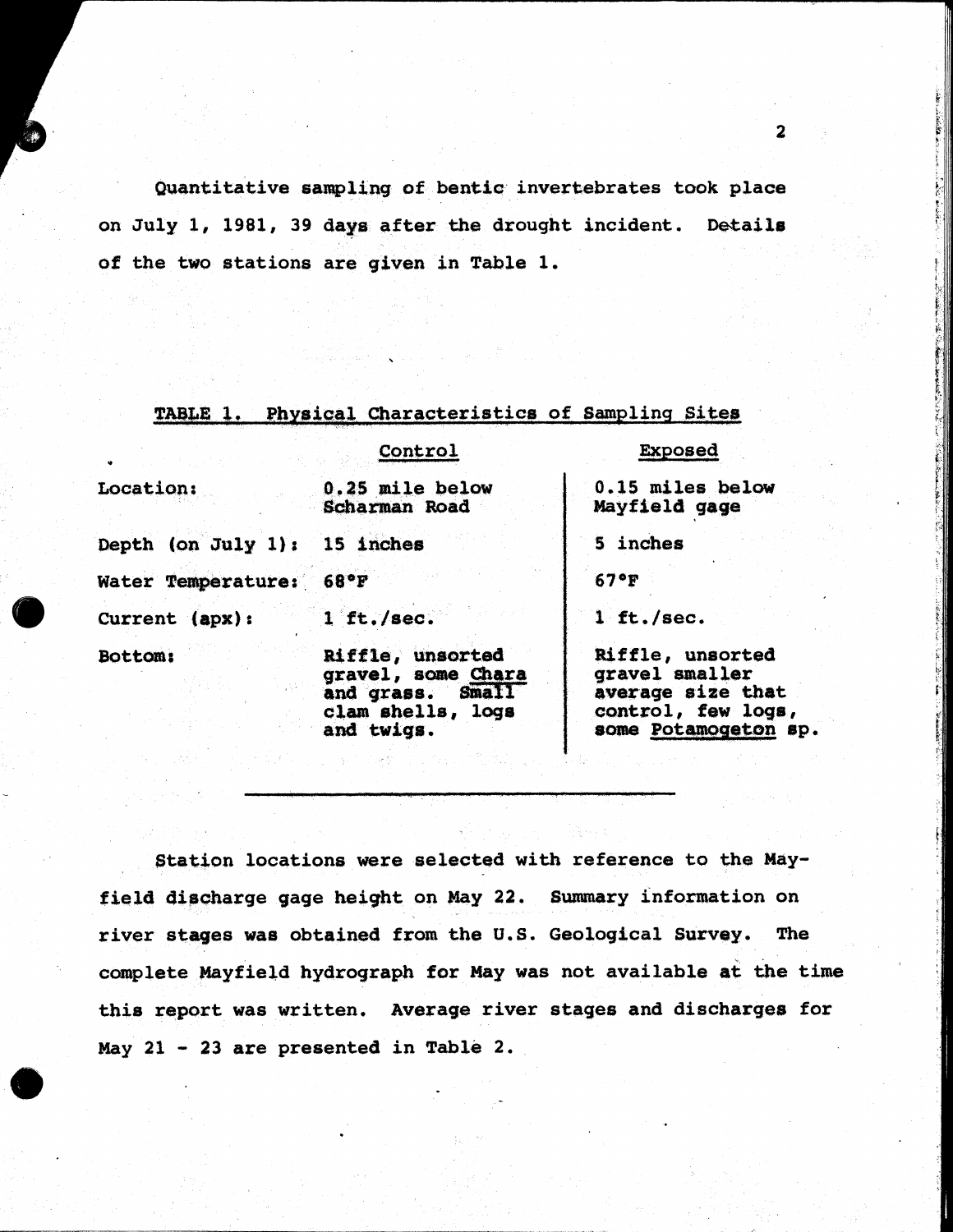|               |  | Daily Average |      |                    |  |                         |  |  |
|---------------|--|---------------|------|--------------------|--|-------------------------|--|--|
|               |  |               |      | River Stage (feet) |  | Average Discharge (cfs) |  |  |
|               |  |               |      |                    |  |                         |  |  |
| May 21        |  |               | 3.51 |                    |  | 167                     |  |  |
| May 22        |  |               | 3.37 |                    |  | 139                     |  |  |
| <b>May 23</b> |  |               | 3.37 |                    |  | 139                     |  |  |
|               |  |               |      |                    |  |                         |  |  |

#### River Stages and Discharge, Mayfield TABLE 2.

**The minimum stage recorded on May 22 was 2.78 feet, which v** corresponds with a discharge of 58 cfs. The 195 - 1973 average **discharge at Mayfield during May was 224 cfs. The average monthly** low flow for May during the same period was 154 cfs. The Michi**gan Department of Natural Resources has recommended a minimum flow of 120 cfs be maintained to insure sufficient water for** fish and canoeing. (Energy and Porter, 1979.)

**Benthic samples were collected with a circular sieve pulled through the substrate. The sieve penetrated 2.4 inches into the bottom. Screen size was approximentely 0,05 inches. Each sample covered 28.5 square inches of stream bottom and had a volume of 10€,3 cubic inches. karge rocks were carefully cleaned of organisms and the remaining bottom material was taken to the laboratory for subsequent sorting and identification of organisms. For the sake of economy samples were tabulated only to the level of order, samples were preserved in 70% alcohol and are available for more detailed taxonomic analysis if the need arises.**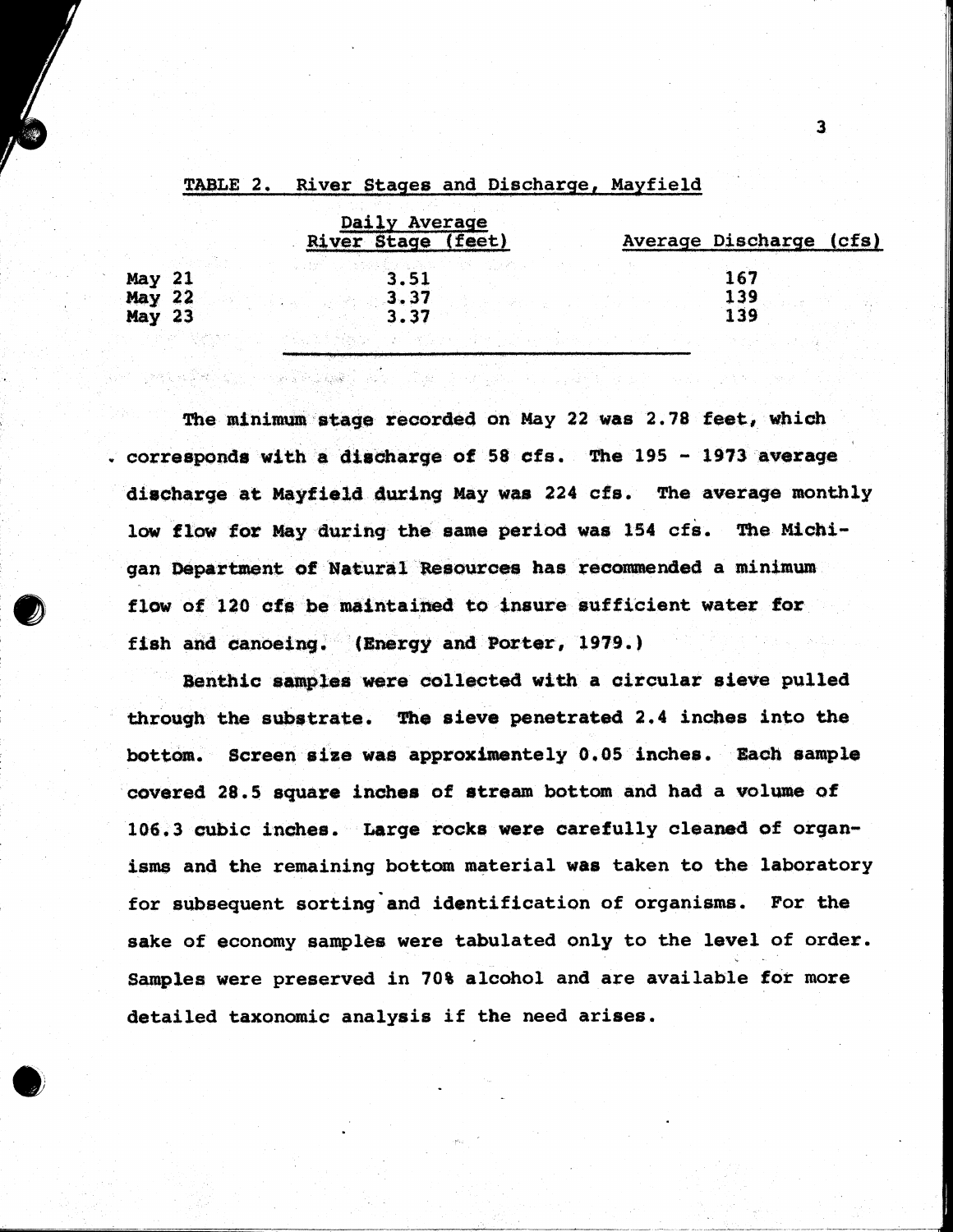#### RESULTS AND DISCUSSION

**Results of the quantitative sampling are presented in Table 3. Mayflies and caddisflies were slightly more abundant** at the control station. A side from exposure affects, this may **be partially explained by the larger average particle size at** the control station, which would favor these organisms. The **slight difference in substrate may also explain the abundance of small clams (Sphaerium sp.) and worms at the exposed station.**

**Observations of logs and large stones revealed net and case building caddisfliea in both shallow and deep water. Caddis pupa cases were present fhallow water, indicating recent utilization of the exposed habitat (Caddis pupa stages last two to three weeks). Mayfly nymphs and black fly larve (Simulium) were also common on rocks and logs at all depths.**

**Organisms found living in the previously exposed bottom areas on July 1 were either able to withstand the short duration drought of May 22 or have colonized the area in the intervening 40 days.**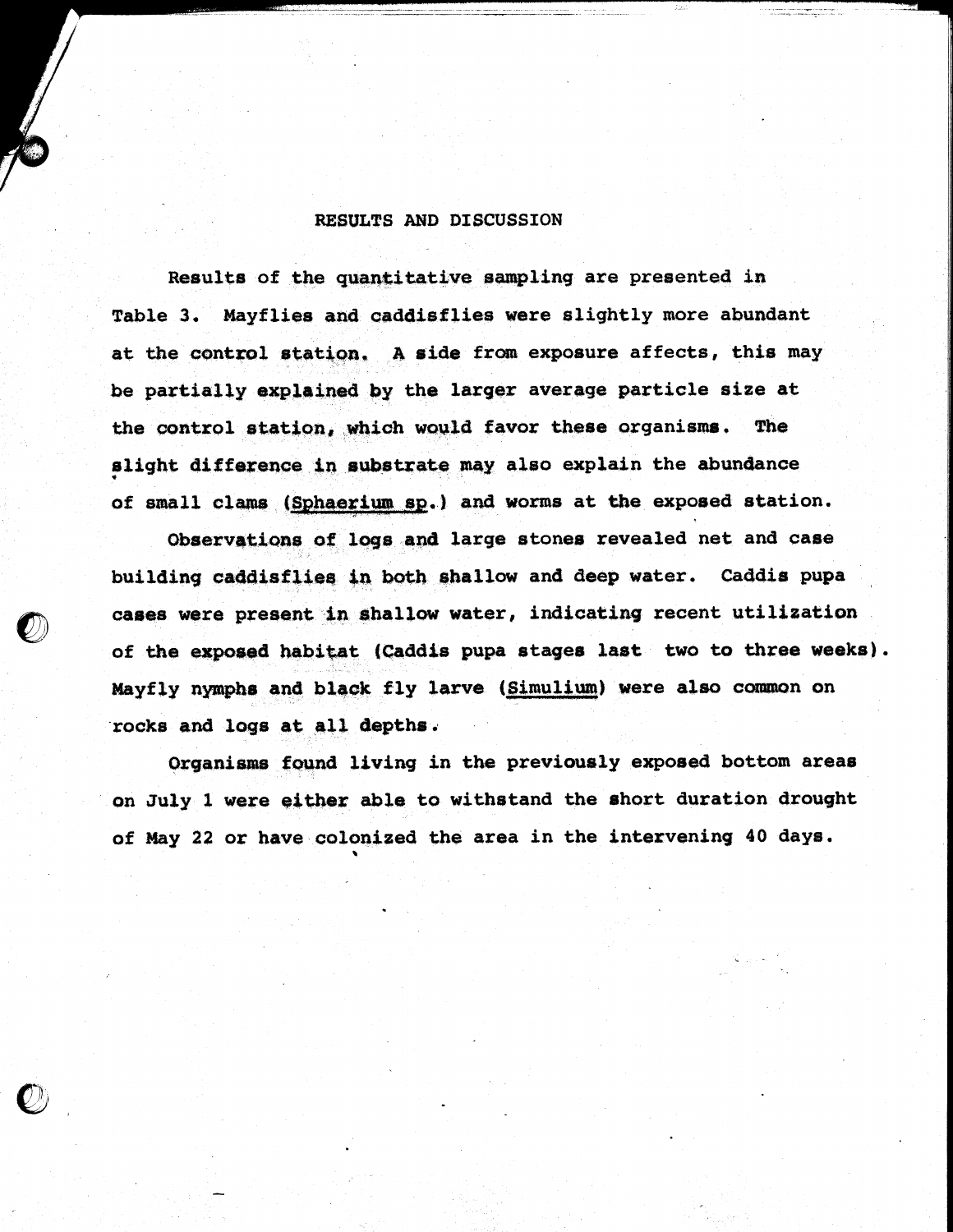# TABLE 3. Benthic Invertebrates Collected July 1

# **Control Station**

Martin

 $\binom{6}{5}$ 

| Plecoptera - Stone flies   | 2   |
|----------------------------|-----|
| Ephemeroptera - Mayflies   | 32  |
| Trichoptera - Caddis flies | 73  |
| Diptera - Flies, midges    | 23  |
| Pelecypoda - clams         | 5   |
| Unidentified insect        |     |
| Total                      | 136 |

### **Exposed Station**

| Ephemeroptera               | 21                |
|-----------------------------|-------------------|
| Trichoptera                 | 24                |
| Diptera                     | 7                 |
| Coleoptera - Aquatic beetle | 1                 |
| Annelida - Segmented worms  | 79                |
| Turbellaria - Flat worms    | 12                |
| Pelecypoda<br>Total         | 126<br><b>270</b> |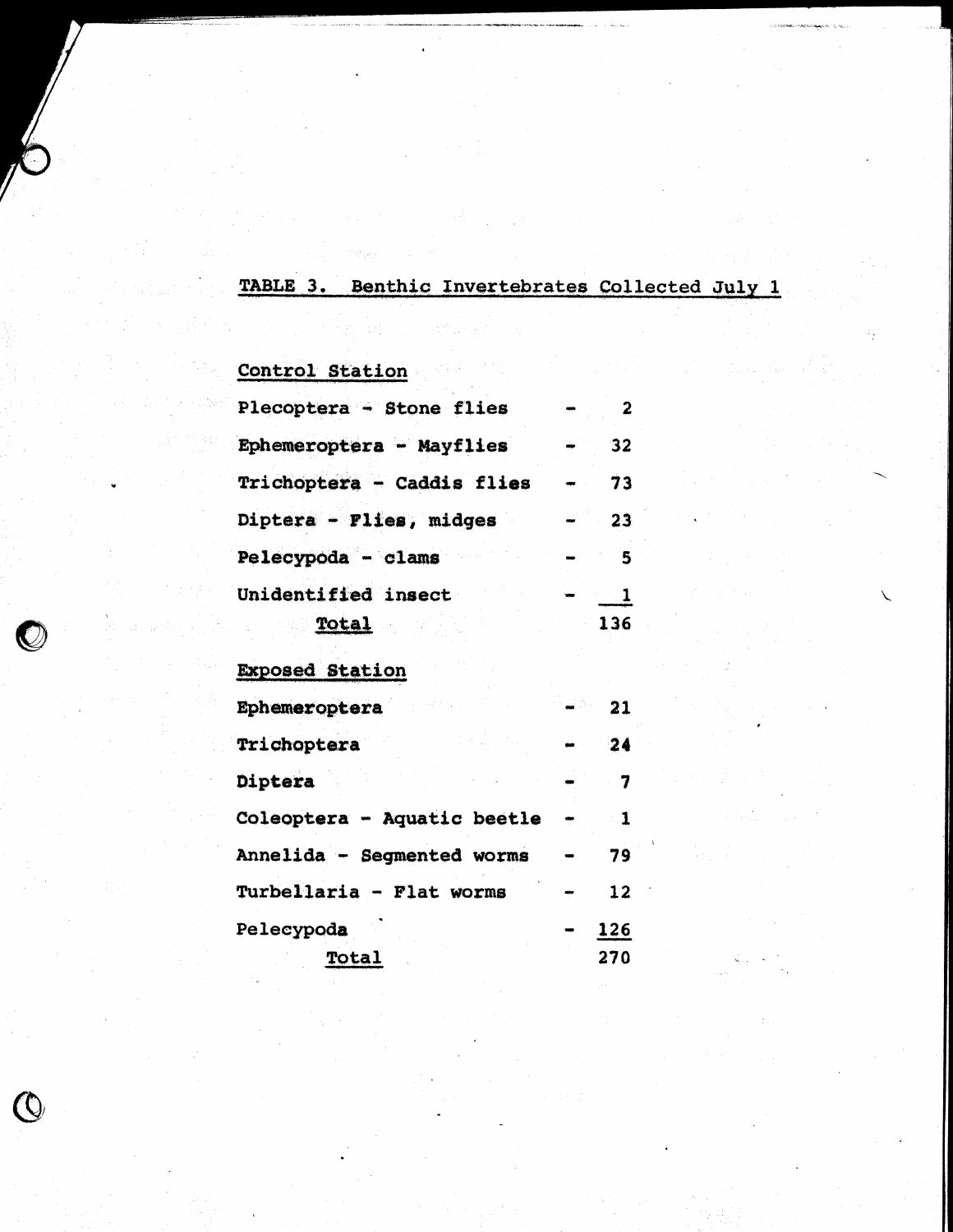**Some organisms are especially adapted to survival of short** term drought. Clams and pulmonate snails can close their shells. **Caddis pupa are apparently protected by their cases. Some atone**flies and mayflies can crawl under rocks to prevent desiccation. Flatworms, oligocheate worms and some chironomid (fly) larve are also resistant to drying out (Hynes 1972).

Those organisms not able to move from the exposed areas and **unable to seal themselves from the air would be killed. Many insects and small fishes probably perished due to lowered river level but the extent of the mortality is impossible to determine.** The presence of most major invertebrate groups in the exposed **station, indicates survival or colonization of the affected area's fauna. Colonisation can occur from upstream by organisms drifting** downstream with the current and by organisms swimming or crawling from downstream or adjacent deeper unaffected areas.

**The impact of the drought incident would be expected to be** most severe directly below Brown Bridge Dam. Further downstream **groundwater inflow and tributary inputs would mitigate the loss of flow at Brown Bridge Dam.**

# **SUMMARY AND RECOMMENDATIONS**

**The drought incident of May 22, 1981, undoubtedly caused** some mortality to aquatic invertebrates and small fishes stranded **by the lowered river level. The extent of this mortality is not known, and given the apparent survival and/or colonisation of**